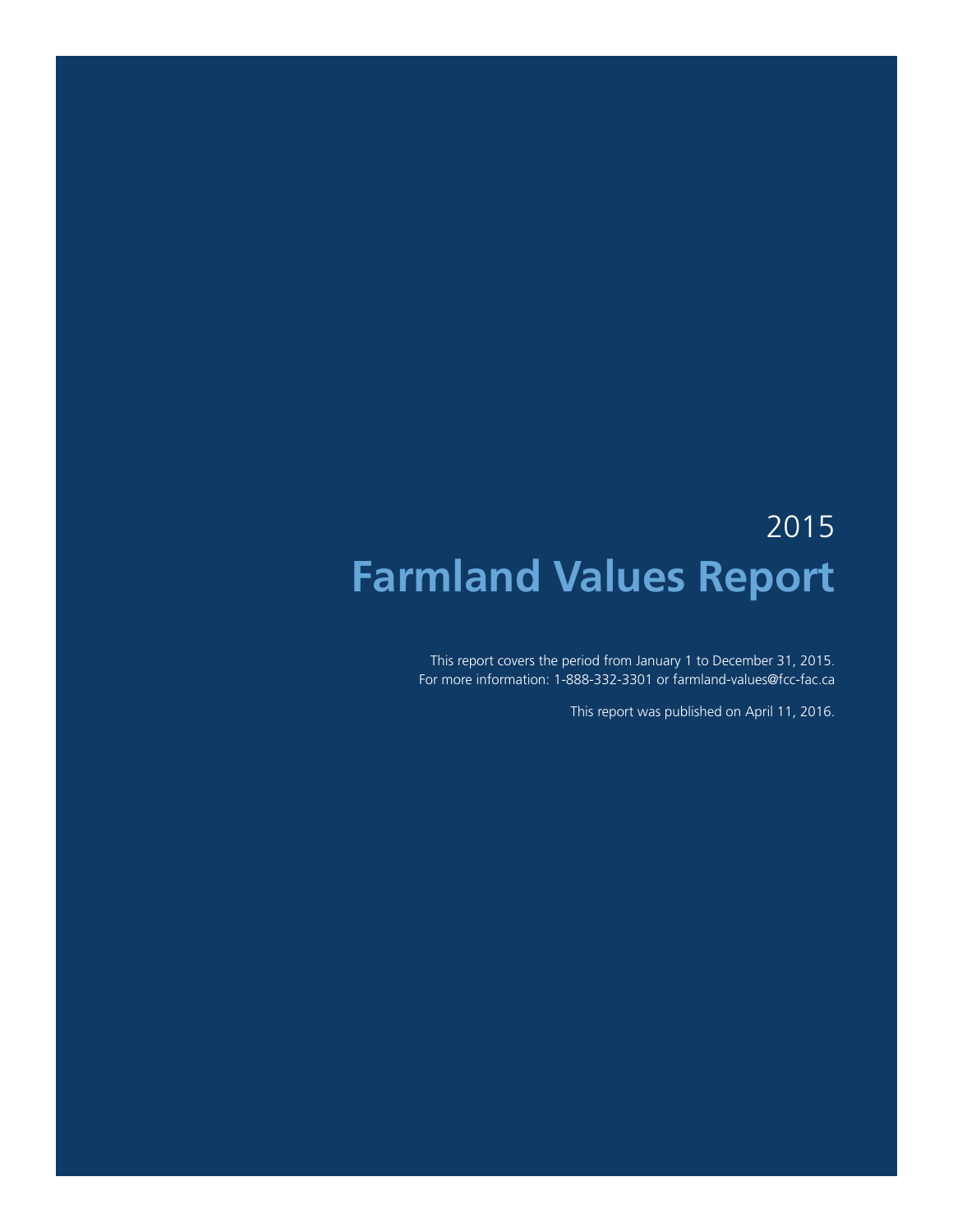# Introduction

Farm Credit Canada (FCC) understands the value of having access to solid market-value information when making management decisions. That's why FCC compiles and releases the Farmland Values Report. It tracks and highlights average changes in farmland values provincially and nationally and provides one source of information to help producers manage risk and make wise business decisions.

Price is only one factor that must be considered when purchasing land. Other factors include the location, timing of an expansion, and the individual's financial situation and personal goals. Producers should do additional homework such as ensuring that budgets have room to flex if land prices or trends shift. Market conditions and trends can change rapidly and this can impact values.

This report describes changes from January 1 to December 31, 2015.





in. **Farm Credit Canada**

**FCCTVonline** $\blacksquare$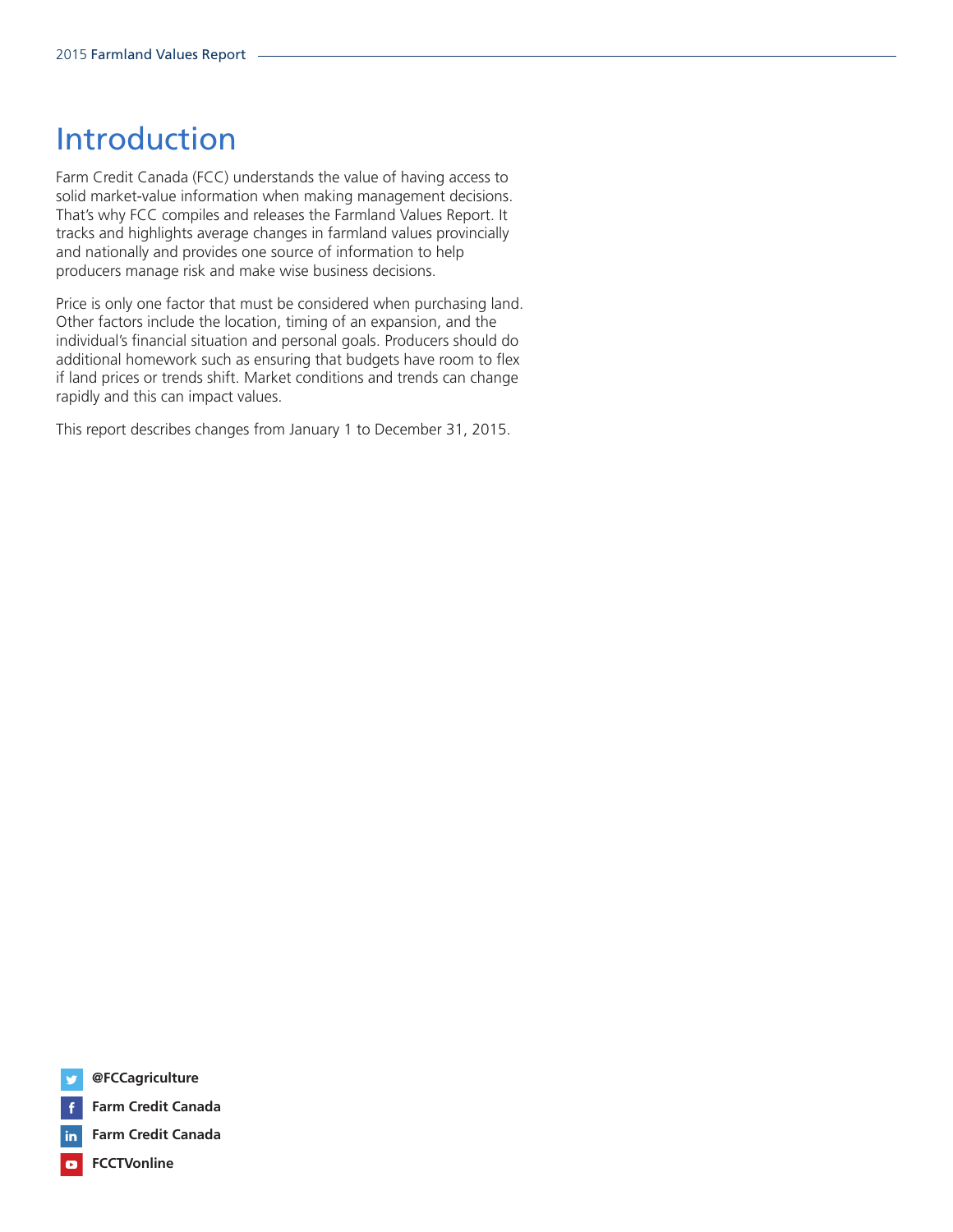# **Methodology**

In 1985, FCC established a system with 245 benchmark farm properties to monitor variations in bare land values across Canada. These parcels represent the most prevalent classes of agriculture soil in each part of the country.

FCC appraisers estimate market value using recent comparable sales. These sales must be arm's-length transactions. Once sales are selected, they're reviewed, analyzed and adjusted to the benchmark properties.

Land prices vary significantly across provinces and even regions within the provinces. Because of this, FCC measures provincial land value trends on a percentage basis. Reporting on the percentage change in value versus the average price per acre provides a more comparative national approach.

| % Change in farmland values |       |         |
|-----------------------------|-------|---------|
| <b>Provinces</b>            | 2015  | 2014    |
| B.C.                        | 6.5%  | 4.2%    |
| Alta.                       | 11.6% | 8.8%    |
| Sask.                       | 9.4%  | 18.7%   |
| Man.                        | 12.4% | 12.2%   |
| Ont.                        | 6.6%  | 12.4%   |
| Que.                        | 9.6%  | 15.7%   |
| N.B.                        | 4.6%  | $8.0\%$ |
| N.S.                        | 6.3%  | 7.0%    |
| P.E.I.                      | 8.5%  | 9.3%    |
| N.L.                        | 7.7%  | 0.0%    |
| Canada                      | 10.1% | 14.3%   |

**National trend**

The average value of Canadian farmland increased 10.1% in 2015, following gains of 14.3% in 2014 and 22.1% in 2013. Overall, the average national values have continued to rise since 1993.

In all provinces, farmland values increased. Manitoba experienced the highest average increase at 12.4%, followed by Alberta at 11.6%, Quebec at 9.6% and Saskatchewan at 9.4%.

The average increase in Prince Edward Island was 8.5%, followed by Newfoundland and Labrador at 7.7%. Ontario saw an increase of 6.6% and British Columbia saw average land values rise by 6.5%. Nova Scotia saw values rise by 6.3%, followed by New Brunswick at 4.6%.

When looking at the national results, it is important to remember the reported number is an average. This year in particular, the differences between regions within each province varied a lot. Therefore, despite an increase in average results, farmland values have not appreciated everywhere.

**Canada** Annual % change in farmland values



**Provincial comparison of farmland values** Annual % change in farmland values

January 1 to December 31, 2015

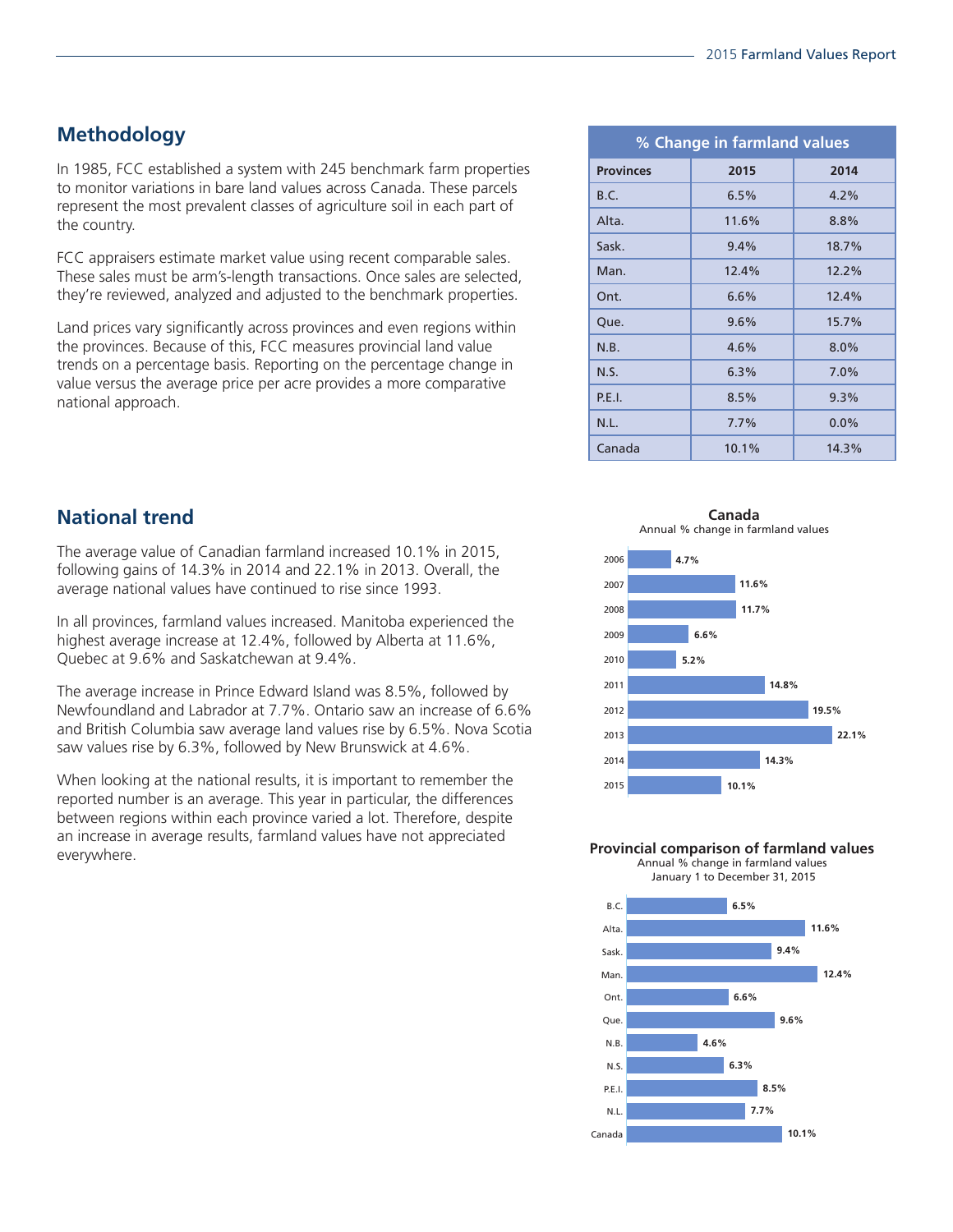#### **British Columbia**

The average value of British Columbia farmland increased 6.5% in 2015, following gains of 4.2% in 2014 and 3% in 2013. Values in the province have continued to climb since 2011.

Vancouver Island experienced increased demand in 2015, with fewer properties being on the market for extended periods of time. These conditions resulted in a slight increase in land value, though not as significant as may have been anticipated.

The lower mainland, including the Fraser Valley, experienced increased market activity, which caused farmland values to move up slightly. Large parcels of land continued to be in high demand as there are generally few of these available at any given time.

The south Okanagan saw a strong market driving a modest increase in values in some sectors, including an increase for properties growing high demand cherry varieties.

Similar to the previous year, the Kootenay area saw an increase in market activity, which translated to an increase in land values. One of the reasons for increased activity was the growing interest shown by producers from other higher priced marketplaces.

Conversely, the Cariboo region of central B.C. and the northwest region, including the Bulkley Valley, experienced limited market activity with minimal changes in land values.

The Peace River region saw average sale prices for the year, despite a limited inventory of good quality farmland and properties being on the market for a shorter period. These parcels of land often sell privately to local producers.

**British Columbia**

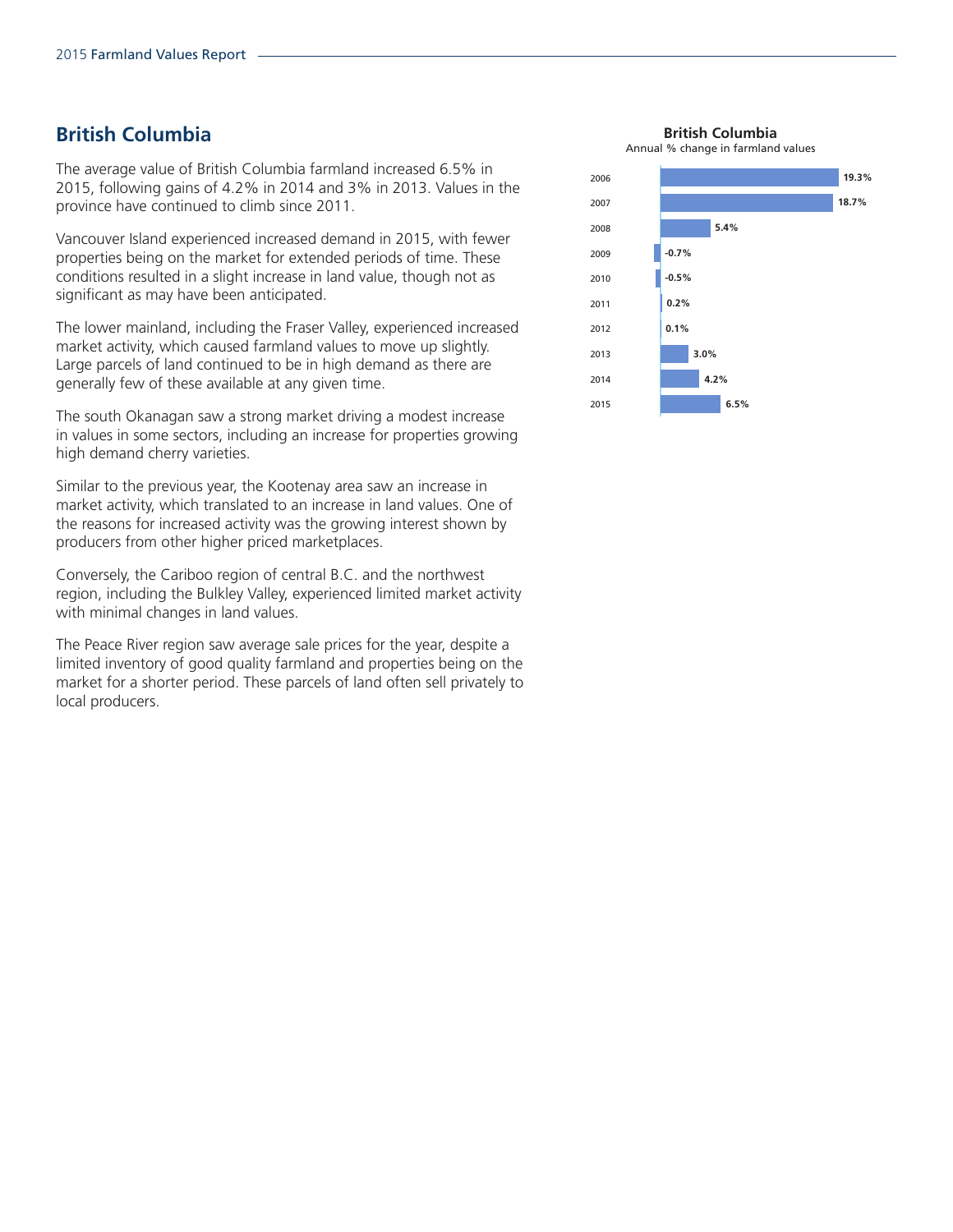# **Alberta**

The average value of Alberta farmland increased 11.6% in 2015, following gains of 8.8% in 2014 and 12.9% in 2013. Values in the province have continued to climb since 1993.

The majority of the province experienced a steady increase in farmland values throughout the year. The continued positive outlook on agriculture resulted in many producers purchasing land for expansion or to support succession planning. Agricultural land price increases were observed in northern, eastern and southern portions of the province, largely due to strong pulse crop prices.

Continued strength in beef prices resulted in increased demand for land used for grazing in cattle producing areas as well.

There were localized areas that started to reflect the impact of the downturn in the resource sector or appeared to have reached the point where the demand for cultivated land lessened.

**Alberta** Annual % change in farmland values



# **Saskatchewan**

The average value of Saskatchewan farmland increased 9.4% in 2015, following gains of 18.7% in 2014 and 28.5% in 2013. Values in the province have continued to rise since 2002.

While many areas of the province saw price increases, land prices in almost half of the province remained stable or even decreased slightly. The greatest increase in values was seen in areas where pulses, specifically lentils, can be grown.

There was limited land available on the market, which resulted in a high demand in areas where existing farms were either expanding or enabling the next generation through succession planning.

While land located in the urban fringe also continued to see increased demand and values, the downturn in oil and gas has reduced off-farm income, which has impacted the demand for land in the southeast.

Lower commodity prices (excluding pulse crops), late spring frosts resulting in reseeding, delayed rainfall during the growing season, and subsequent rainfall during harvest negatively impacted demand in many areas of the province as well.

Saskatchewan continued to have strong demand in specific regions while other regions have stabilized.

2015 2014 2013 2012 2011 2010 2009 2008 2007 2006 **18.7% 6.9% 2.1% 5.7% 14.9% 11.0% 19.7% 22.9% 28.5% 9.4%**

**Saskatchewan** Annual % change in farmland values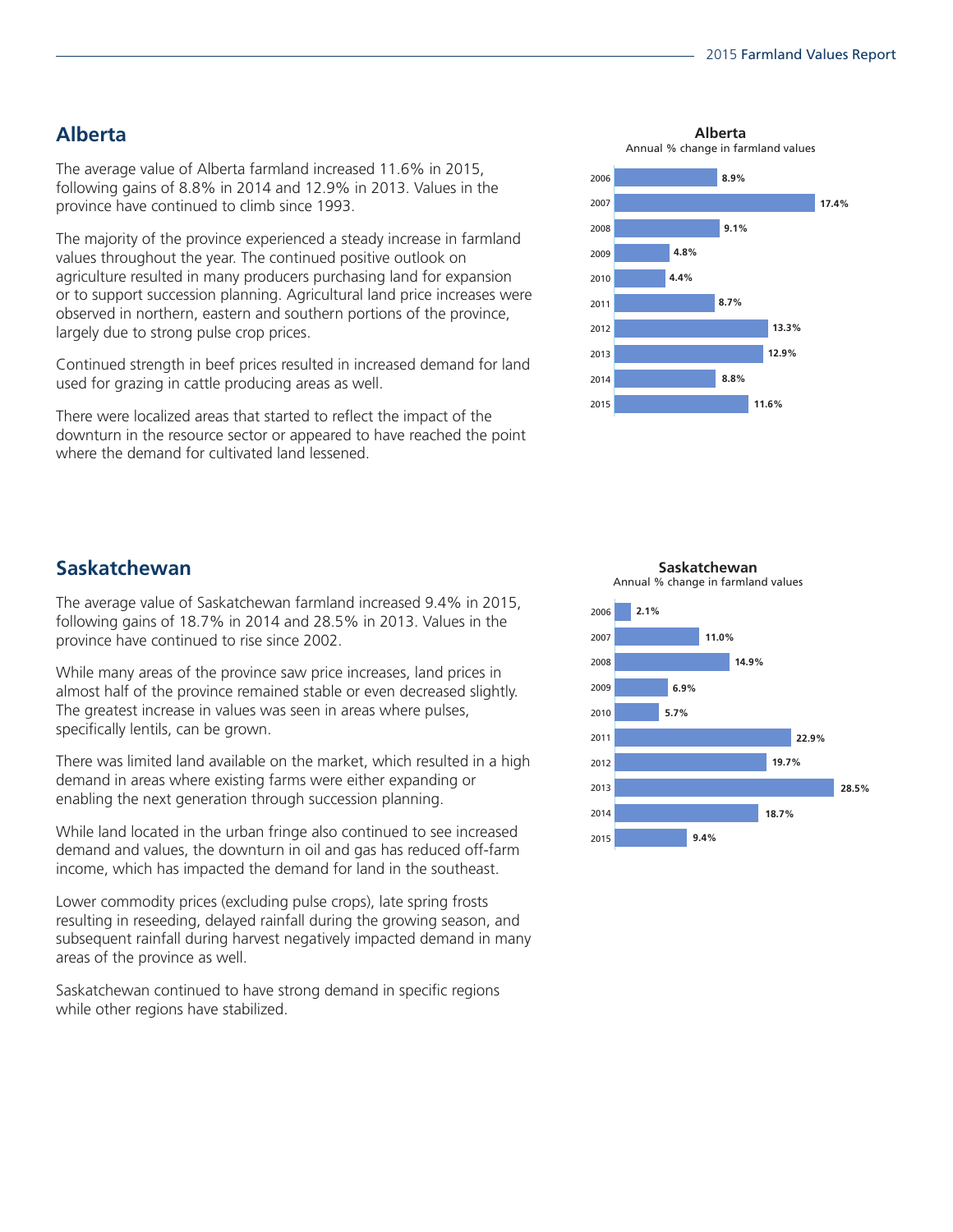#### **Manitoba**

The average value of Manitoba farmland increased 12.4% in 2015, which was the highest provincial increase. The province saw values increase by 12.2% in 2014 and 25.6% in 2013, continuing a trend of climbing values since 1992.

Crop production land was purchased mainly by local producers expanding their farming operations as the next generation enters the industry. The majority of the province experienced normal to good yields along with average commodity prices, which supported the increase in farmland values.

Southeast Manitoba saw many livestock producers expanding and purchasing cultivated land and additional land to facilitate manure management.

While the slump in the oil industry has not yet affected land prices in the southwest of the province, market activity was quiet and limited to primarily estate sales.

**Manitoba**

Annual % change in farmland values

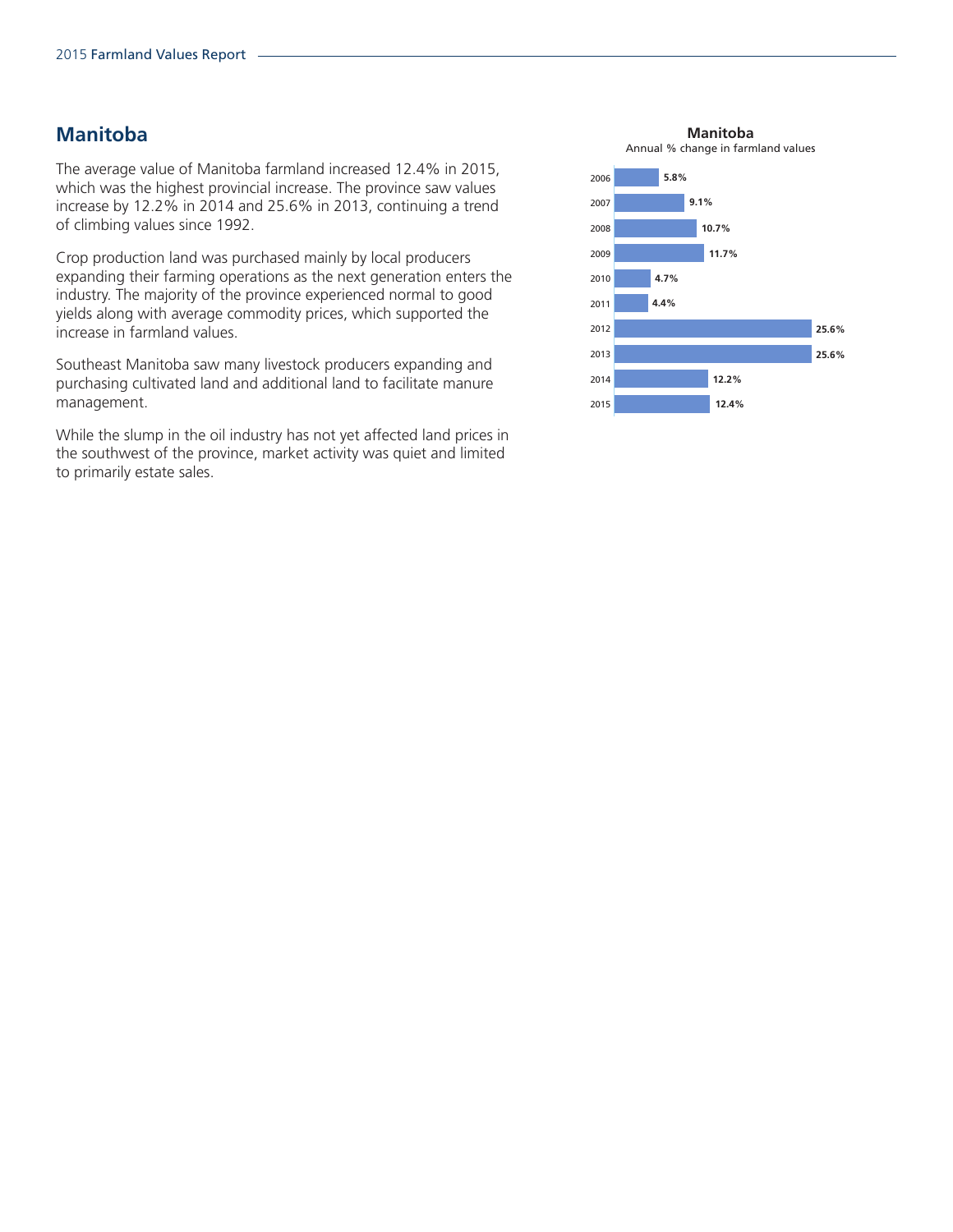# **Ontario**

The average value of Ontario farmland increased 6.6% in 2015, following gains of 12.4% in 2014 and 15.9% in 2013. Values in the province have continued to rise since 1988.

The provincial average does not reflect all areas of Ontario. Some regions continued to see significant increases, some experienced greater price stability and in a few areas, values decreased.

The most significant increases were observed in Haldimand, Kent, Oxford, Stormont and Prince Edward counties. However, producers who wanted to expand their operations were showing more patience. Properties remained listed longer than a year ago, when sales occurred prior to the properties even being listed. This change in behaviour contributed to some decreases but also greater stability in many areas.

In northern Ontario, demand was primarily for large acreages and existing dairy operations. Buyers included southern Ontario farmers looking to purchase cash crop land or local dairy farmers wanting to expand their operations.

Producers in eastern Ontario continued to expand, which contributed to an increase in land values in that region.

Land values were also pushed higher as a result of expanding transportation infrastructure around the greater Toronto area.

**Ontario** Annual % change in farmland values

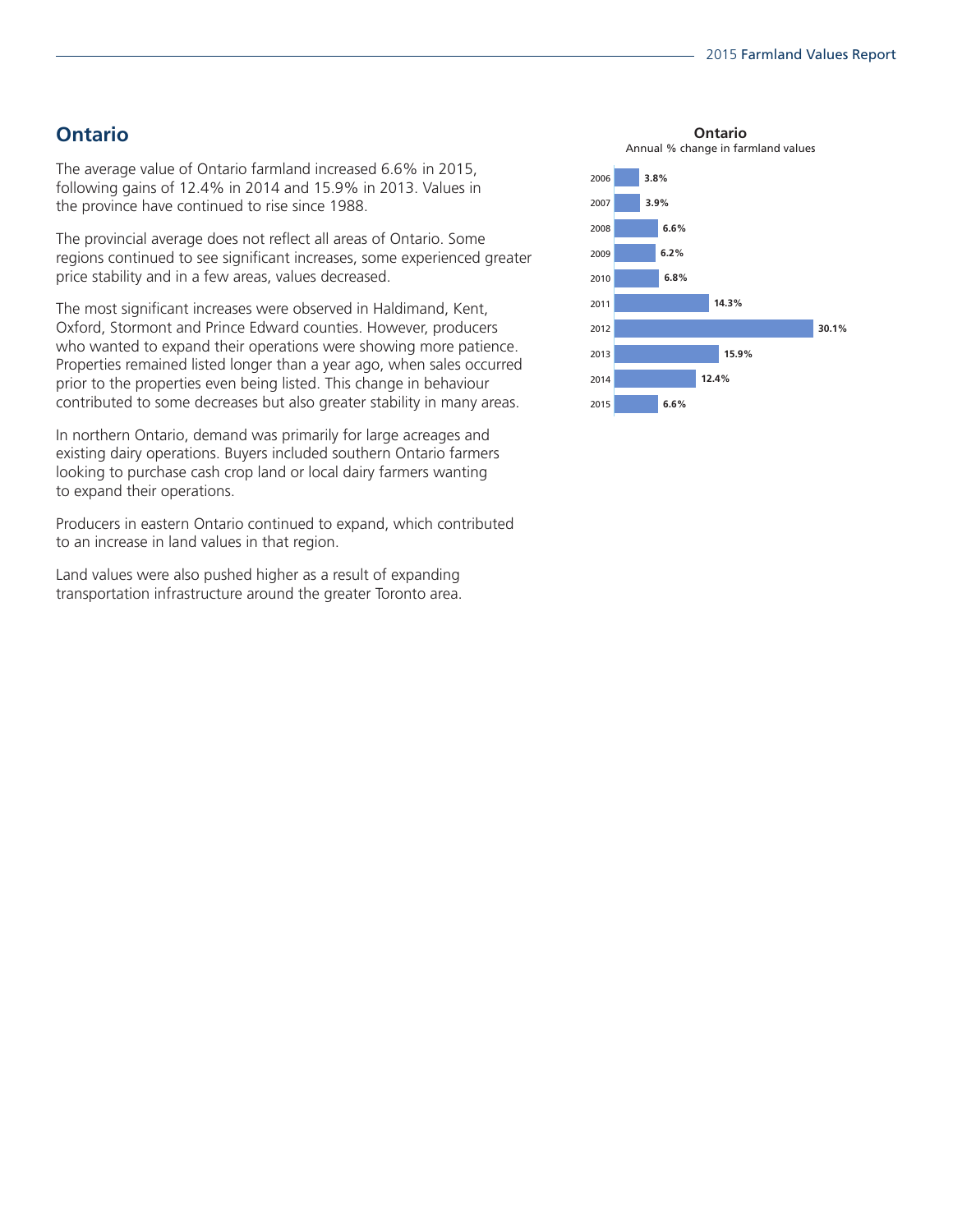# **Quebec**

The average value of Quebec farmland increased 9.6% in 2015, following gains of 15.7% in 2014 and 24.7% in 2013. Values in the province have continued to rise since 1986.

In some regions of the province, the available supply of land was exceeded by demand, triggering higher prices and creating a favourable environment for sellers.

In other regions, there was less activity and farmland values remained stable or increased marginally.

The most sustained demand for land was observed in the regions of Montérégie, Lanaudière, Basses-Laurentides and Centre-du-Québec, which continued to garner high prices.

The presence of non-traditional buyers contributed to the demand for farmland in certain areas, mainly in regions where farmland was sold at a lower price. However, farmers remained the main buyers of farmland in 2015, particularly crop producers and those operating in a supply managed sector.

# **New Brunswick**

The average value of New Brunswick farmland increased 4.6% in 2015, following gains of 8% in 2014 and 7.2% in 2013. Values in the province have continued to rise since 2008.

In the potato belt region of west-central New Brunswick, and also in the southeast dairy region, cultivated land increased in value while the northwestern potato belt decreased in value. Premium land parcels in the southeast region attracted high competition and premium prices. Another contributing factor for the increase was farming enterprises purchasing additional land in order to increase feed production and become more self-sufficient.

In the northwest region, the decreases were observed in sales of marginal farmland and parcels that are more difficult to work.

**Quebec**





**New Brunswick** Annual % change in farmland values

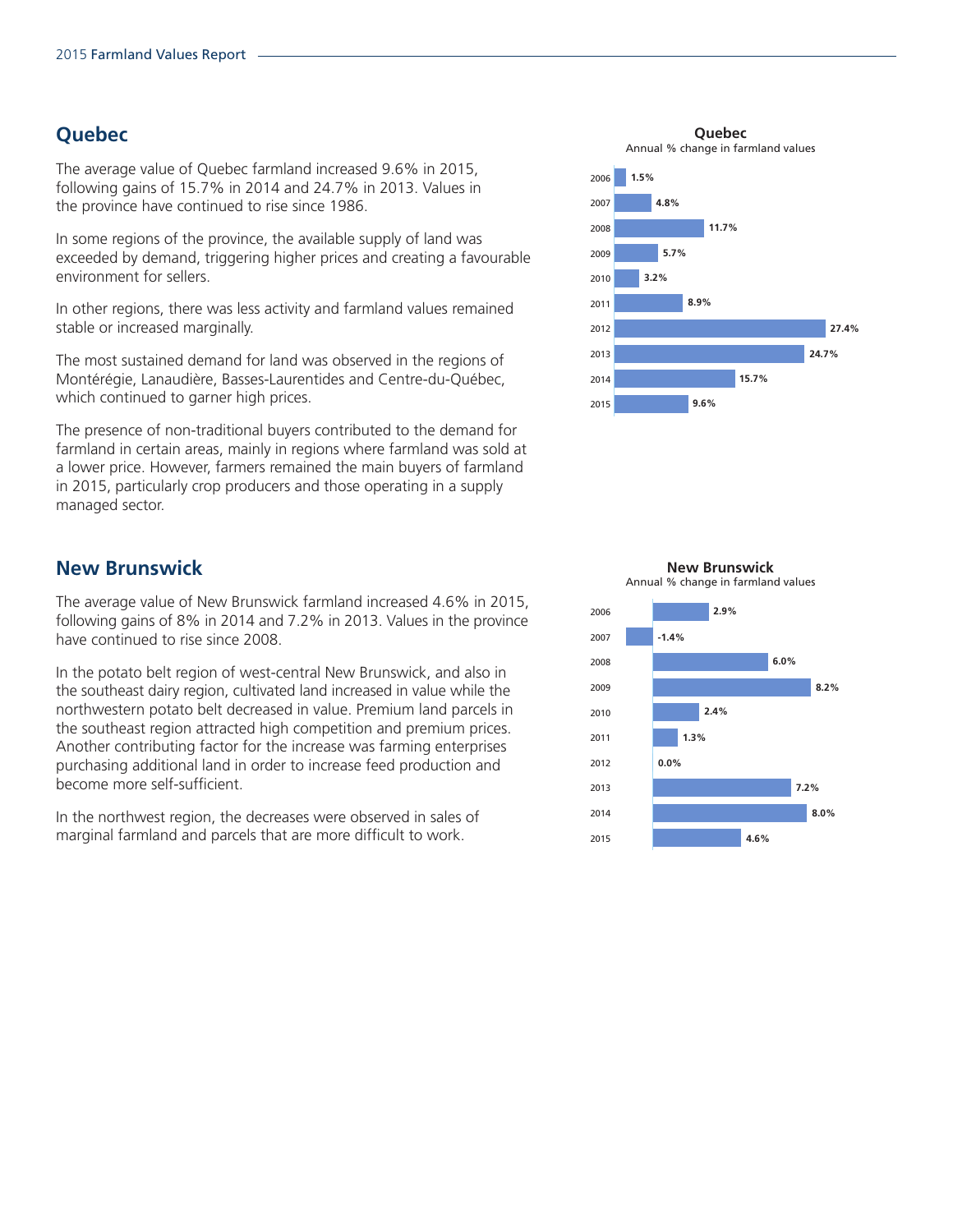## **Nova Scotia**

The average value of Nova Scotia farmland increased 6.3% in 2015, following gains of 7% in 2014 and 1.9% in 2013. Values in the province have continued to rise since 2005.

Increased land values were noted in all regions of Nova Scotia in 2015. However, significant upward pressure was seen in the western region of the province where a greater diversity of agriculture is practised.

Land value increases were seen for all types of agricultural land, including those related to production of poultry, dairy, vineyards and vegetable production, as well as lifestyle farms. Competition for this land remained high and parcels did not stay on the market for long, as interested parties were often bidding for the same property.

Purchasers ranged from existing farmers wishing to expand their operations, increase their feed production, or spread manure, to retirees wanting to move back to their home communities and establish lifestyle farms.

#### **Prince Edward Island**

The average value of Prince Edward Island farmland increased 8.5% in 2015, following gains of 9.3% in 2014 and 4.4% in 2013. Values in the province have continued to rise since 2010.

Cultivated land increased in value in all areas of the province. The main reason for the increases was farming enterprises wanting to gain additional acres in order to supplement crop rotation cycles and for additional feed production.

The large amount of land sold, and the prices obtained for it, placed continued pressure on farmland values. Even land located in marginal or outlying areas and parcels which were difficult to work or had an inferior soil type increased in value.

Premium land attracted high competition and premium prices. Farming enterprises actively seeking to expand their land holdings in order to complement their rotation practices became willing and eager to pay higher prices in order to obtain parcels that are closer to the home farm.

In some instances, farm operators from other provinces sold their farm holdings in their home province, and acquired whole farming units in P.E.I. in order to take advantage of less expensive land prices.

**Nova Scotia**



**9.3% 0.0% 3.2% -1.4% -2.4% -1.4% 9.0% 1.5% 4.4% 8.5%**



**Prince Edward Island** Annual % change in farmland values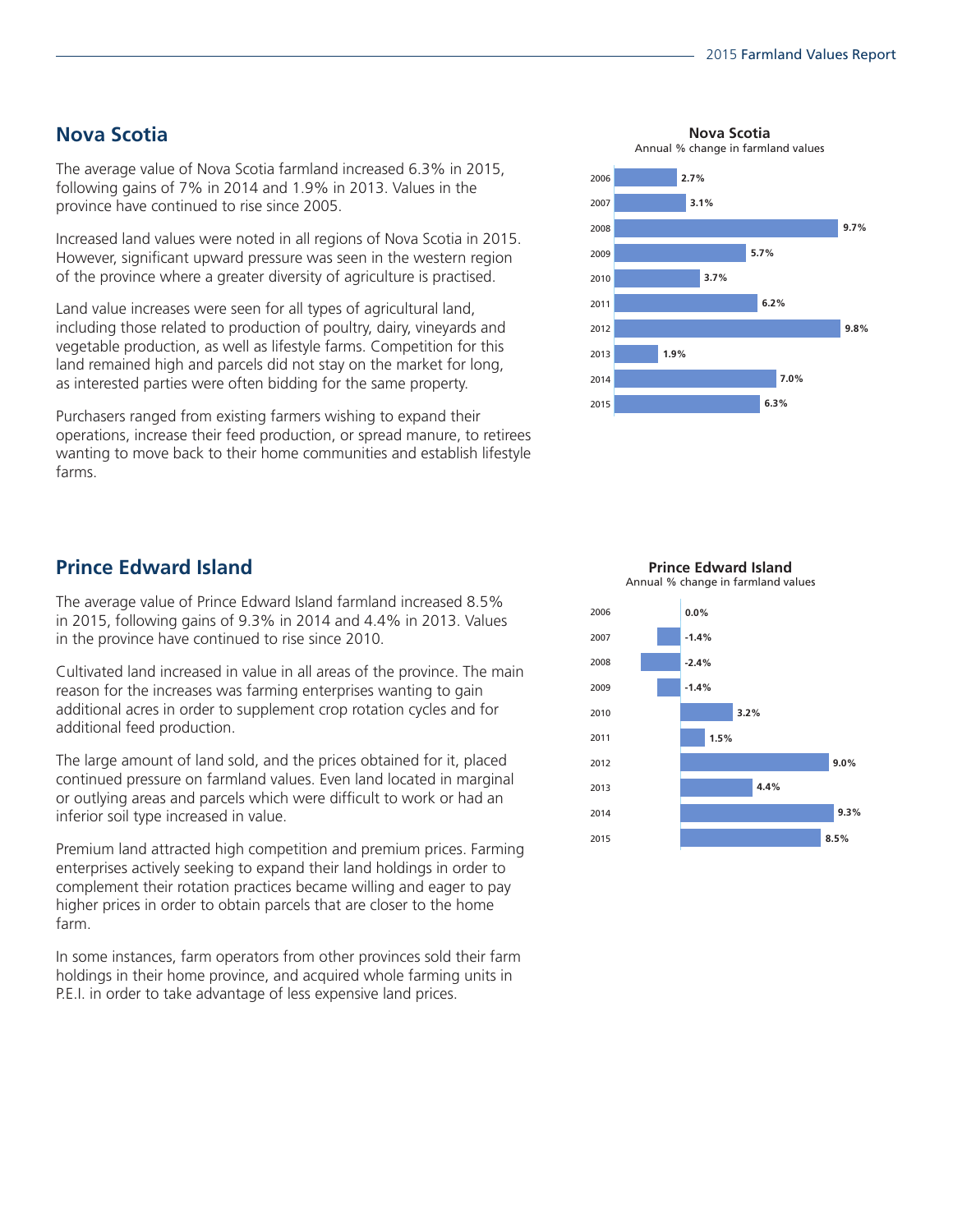## **Newfoundland and Labrador**

The average value of Newfoundland and Labrador farmland increased 7.7% in 2015, after four years without change. This is the first increase in farmland values since 2010.

One contributing factor for this change was farming enterprises seeking to purchase additional land in order to increase feed production and become more self-sufficient, as opposed to continuing to purchase feed from the Maritime provinces. Premium land in favourable locations attracted high competition and premium prices.

Even with the scarcity of sales not under the Agriculture Land Consolidation Program, an increase in land values was noted. The prices generated for the small number of land parcels sold throughout the island indicated an increase in farmland values. <sup>2015</sup>

**Newfoundland and Labrador**



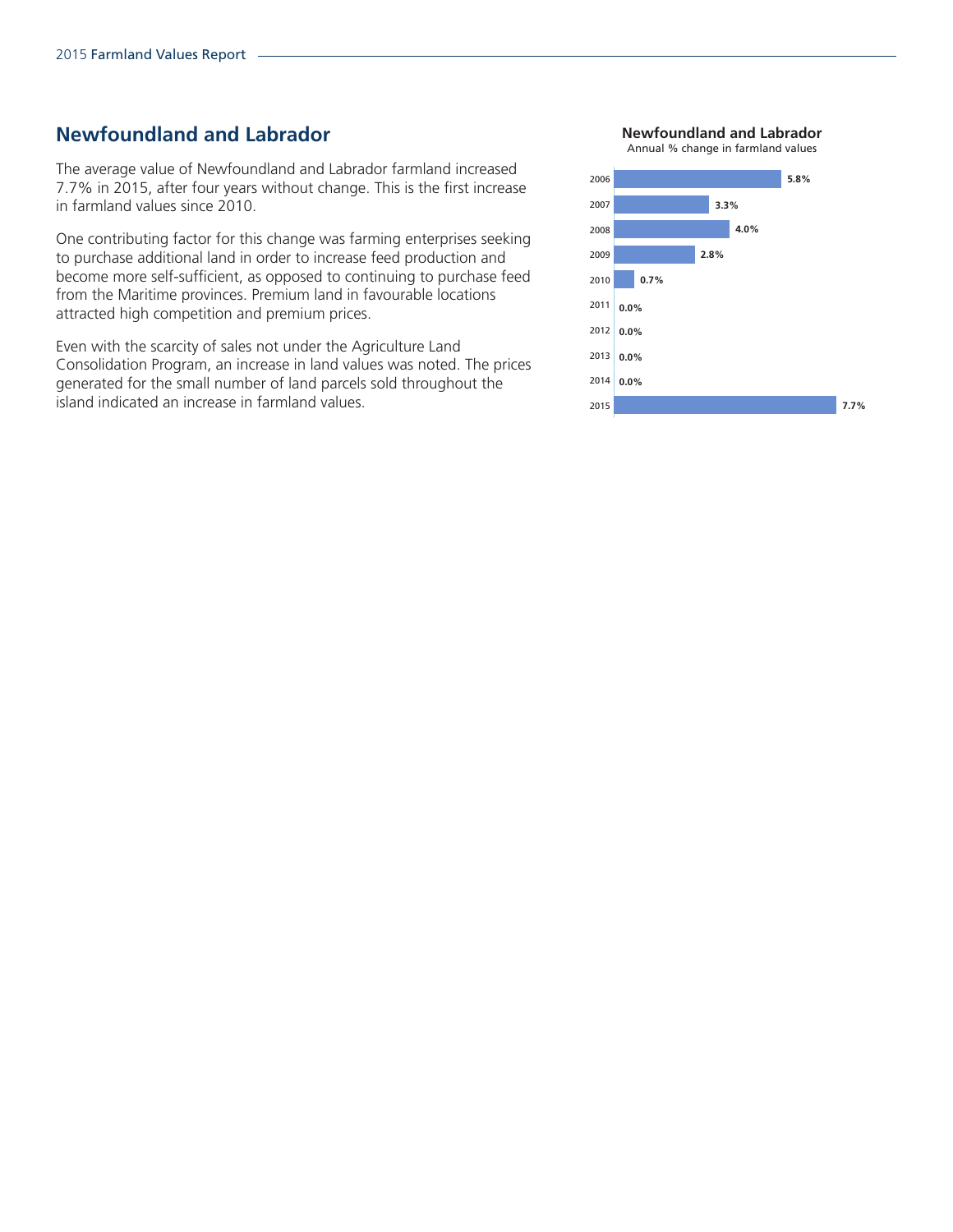#### **Contact:**

#### **British Columbia**

Bill Wiebe Senior Appraiser (English) bill.wiebe@fcc.ca 604-870-2719

#### **Alberta**

Kenneth Gurney Senior Appraiser (English) kenneth.gurney@fcc.ca 403-382-2907

Lisa Land Manager, Valuation and Environmental Risk (English) lisa.land@fcc.ca 403-292-8624

#### **Saskatchewan**

Cathy Gale Director, Valuation and Environmental Risk (English) cathy.gale@fcc.ca 306-780-8336

#### **Manitoba**

Claude Jacques Senior Appraiser (bilingual) claude.jacques@fcc.ca 204-239-8472

#### **Ontario**

Dale Litt Senior Appraiser (English) dale.litt@fcc.ca 519-291-2192

Janet Metherel Manager, Valuation and Environmental Risk (English) janet.metherel@fcc.ca 519-826-3019

Jean Lacroix Manager, Valuation and Environmental Risk (bilingual) jean.lacroix@fcc.ca 418-837-0257

#### **Quebec**

Jean Lacroix Manager, Valuation and Environmental Risk (bilingual) jean.lacroix@fcc.ca 418-837-0257

Hugues Laverdure Director, Valuation and Environmental Risk (bilingual) hugues.laverdure@fcc.ca 450-771-6771

#### **Atlantic Canada**

Charles Dubé Senior Appraiser (bilingual) charles.dube@fcc.ca 506-851-7141

Patrick Doohan Appraiser (bilingual) patrick.doohan@fcc.ca 902-566-7909